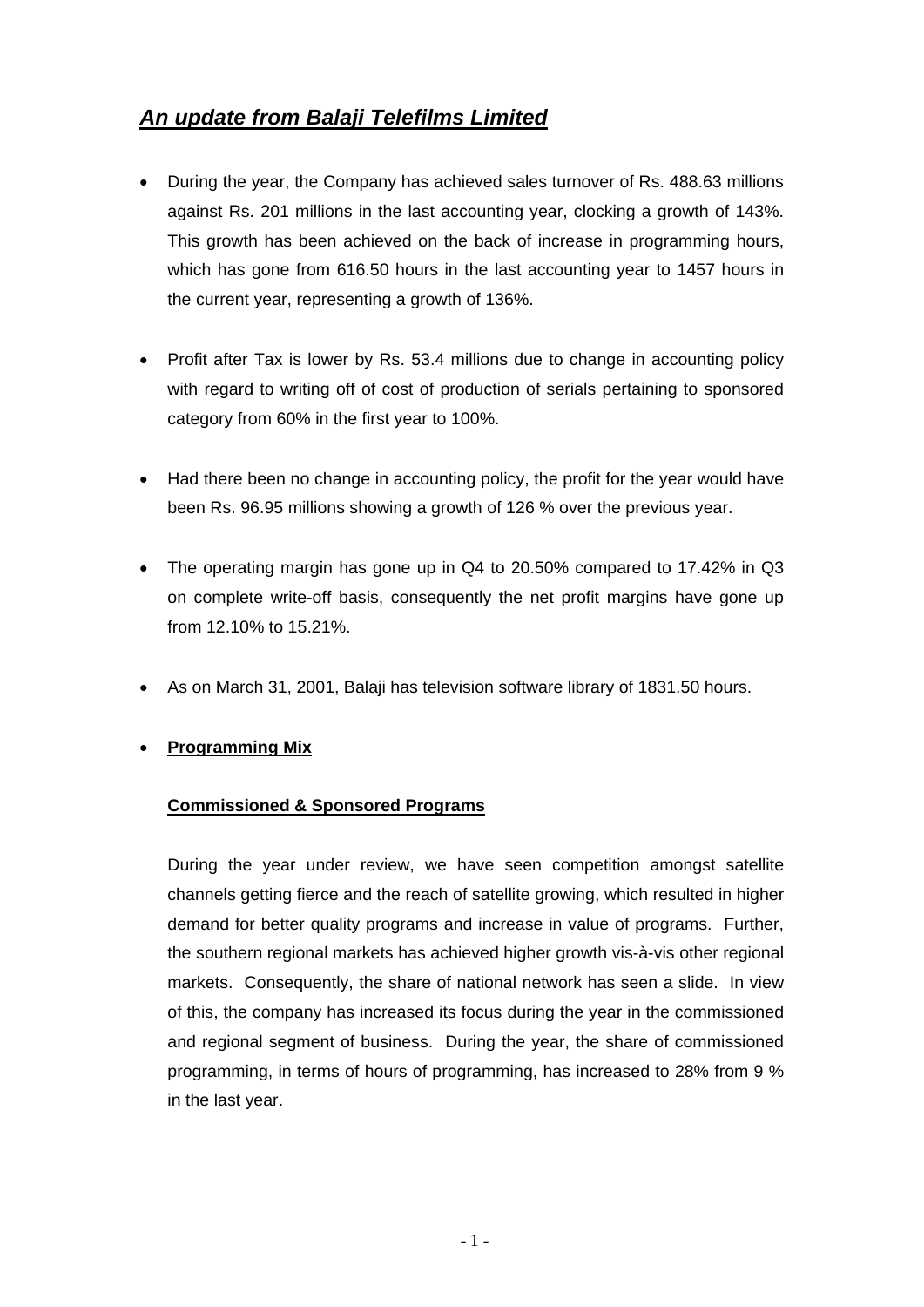

### **Hindi & Regional Programs**

As mentioned earlier, due to the increased focus of the Company during the year, on satellite channels, the share of Hindi Programming has increased to 45% from 26% in the last year.

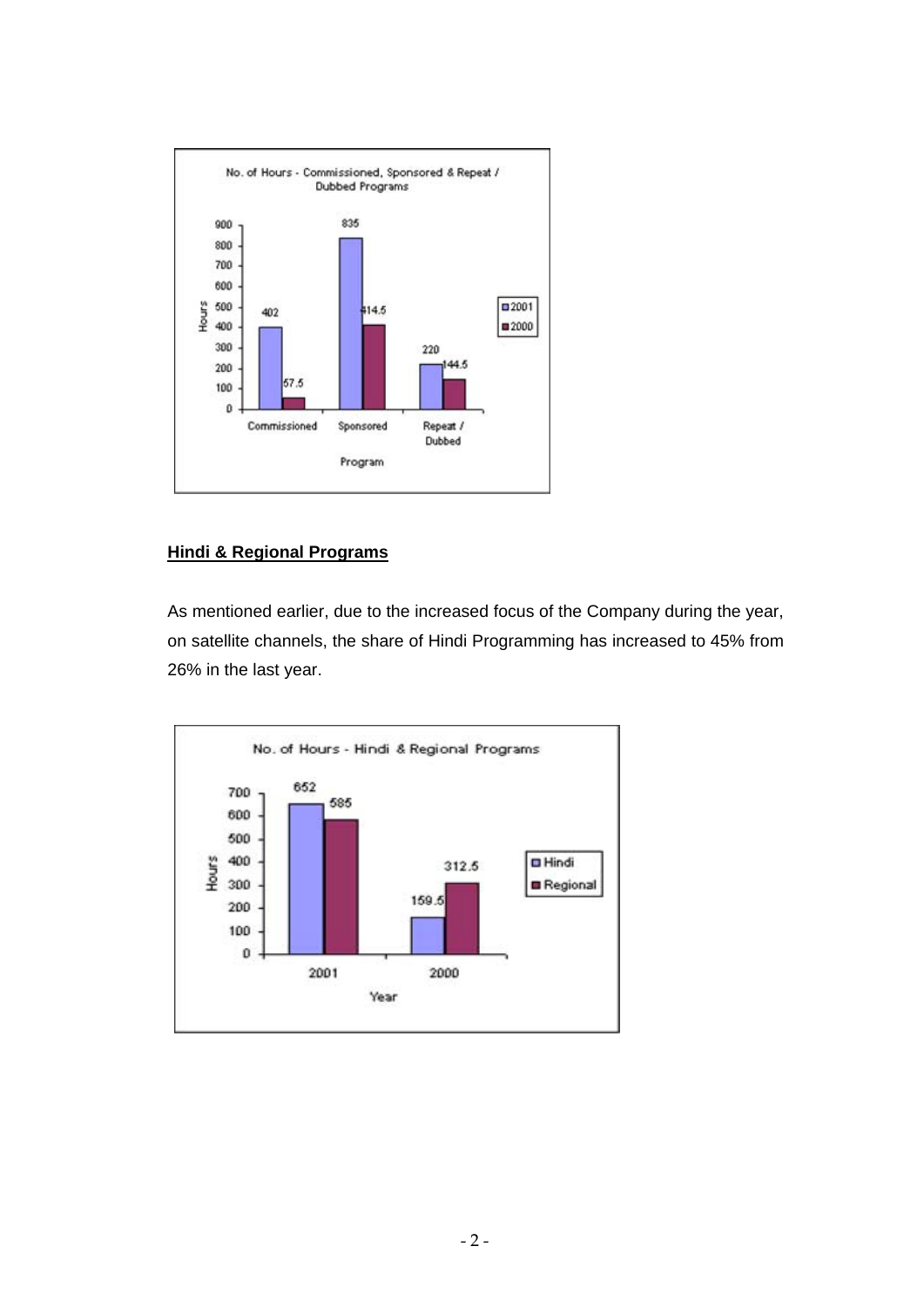### • **Revenue Mix – Share of Commissioned, Sponsored, Repeat/Dubbed & Event**

The share of satellite channels in the revenue has gone up to 46.4% during the year. This has resulted in further derisking company's revenues, since in the commissioned programming the company does not take risk of ad revenues. Moreover, with the successful negotiation of better incentives for TRPs the company has achieved the objective of possibility of realising higher revenues for its popular programmes.



• **Revenue Mix – Channel wise** 

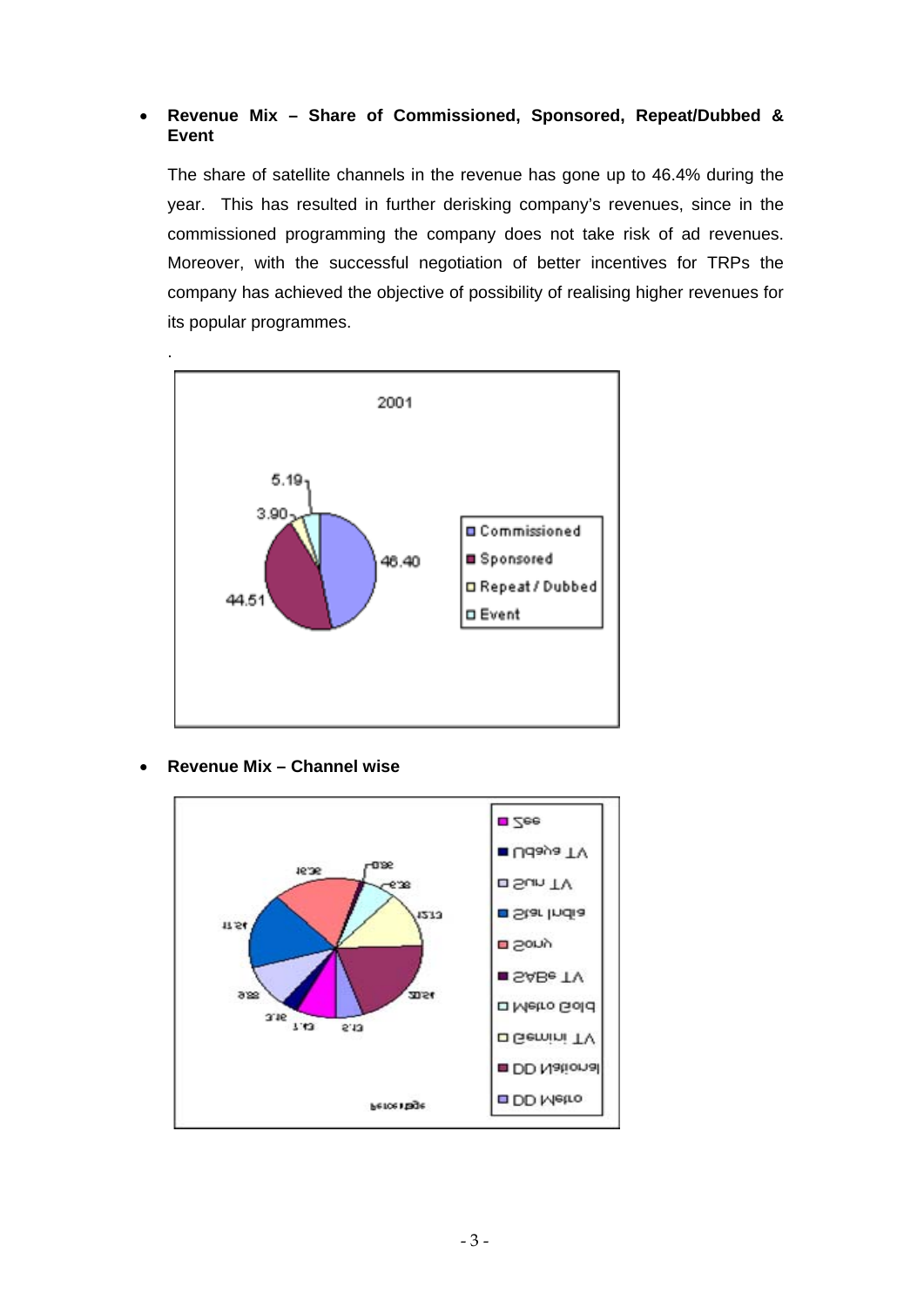### • **Serials currently on air**

The Company's programs are very popular with the audiences, which is manifested by the fact that in C&S Households across channels, Female 15+ category, the top 8 programs are of Balaji and also amongst top 50 shows, Balaji has 23 shows.

Currently, Balaji produces 20 serials across various channels, aggregating to 67 shows in a week.

The serials currently on air are as follows:

| Sr.                | <b>Serial</b>                  | Frequency in a Latest TRP* |       |
|--------------------|--------------------------------|----------------------------|-------|
| No.                |                                | week                       |       |
| <b>DD National</b> |                                |                            |       |
| 1                  | Kasamm                         | 5 Days                     | 11.67 |
| $\overline{2}$     | Kuch Khona Hai Kuch Pana Hai   | 1 Day                      | 10.23 |
| <b>DD Metro</b>    |                                |                            |       |
| 3                  | Kaliren                        | 5 Days                     | 12.07 |
| Sun TV             |                                |                            |       |
| 4                  | Kelunga Mamiyare               | 5 Days                     | 22    |
| Gemini TV          |                                |                            |       |
| 5                  | Pavitrabandham                 | 5 Days                     | 16.8  |
| $\overline{6}$     | Pelli Kanuka                   | 1 Day                      | 4.66  |
| $\overline{7}$     | Kalisundamra                   | 5 Days                     | 13.97 |
| <b>Udaya TV</b>    |                                |                            |       |
| 8                  | Kavyanjali                     | 5 Days                     | 16.69 |
| <b>Star Plus</b>   |                                |                            |       |
| 9                  | Kyunki Saas Bhi Kabhi Bahu Thi | 4 Days                     | 13.5  |
| 10                 | Kahani Ghar Ghar Kii           | 4 Days                     | 12.57 |
| 11                 | Kaahin Kissii Roz              | 4 Days                     | 3.94  |
| 12                 | Kalash                         | 1 Day                      | 6.2   |
| <b>Sony TV</b>     |                                |                            |       |
| 13                 | <b>Kkusum</b>                  | 4 Days                     | 4.59  |
| 14                 | Itihaas                        | 5 Days                     |       |
| 15                 | <b>Ghar Ek Mandir</b>          | 5 Days                     | 2.33  |
| Zee TV             |                                |                            |       |
| 16                 | Koshish Ek Aasha               | 1 Day                      | 2.31  |
| <b>Metro Gold</b>  |                                |                            |       |
| 17                 | Kabhi Souten Kabhi Saheli      | 4 Days                     | 19.31 |
| 18                 | Kavita                         | 1 Day                      | 14.2  |
| 19                 | Kundali                        | 1 Day                      | 15.6  |
| <b>SABe TV</b>     |                                |                            |       |
| 20                 | Karam                          | 1 Day                      |       |

 **\*** source – INTAM Female 15+ week ended 17/6/2001.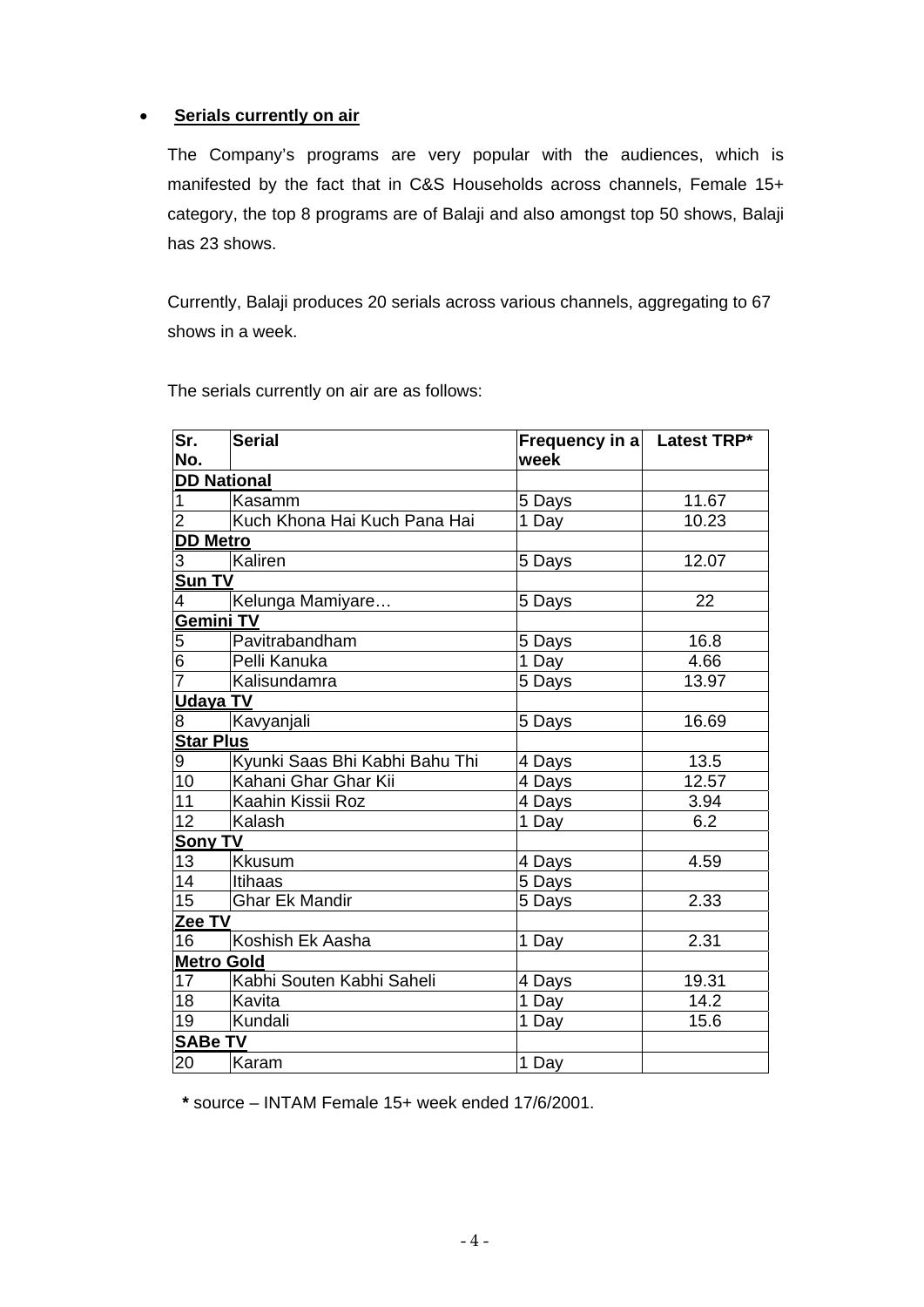### • **Serials went off air during the year**

Following serials went off air during the year.

| <b>Name of the Serial</b> | <b>Channel</b> | <b>Frequency</b> |
|---------------------------|----------------|------------------|
| Hum Paanch                | Zee TV         | 1 Day            |
| Kashti                    | Zee TV         | 1 Day            |
| Kanyadaan*                | Sony TV        | 1 Day            |
| Captain House             | Doordarshan    | 1 Day            |
| <b>Bandhan</b>            | Doordarshan    | 5 Days           |
| Karma - Mayavi Nagari     | Doordarshan    | 1 Day            |
| Kaun                      | Doordarshan    | 1 Day            |
| Kulavillaku*              | Sun TV         | 5 Days           |
| Pasamaralgal              | Sun TV         | 5 Days           |
| Anubandham                | Gemini TV      | 5 Days           |
| Kutumbbam                 | Gemini TV      | 5 Days           |
| Itihaasa                  | Udaya TV       | 5 Days           |

\* - went off air after March, 2001.

## • **New Serials launched during the year**

Following new serials were launched during the year:

| <b>Name of the Serial</b>  | <b>Channel</b>  | <b>Frequency</b> |
|----------------------------|-----------------|------------------|
| Ghar Ek Mandir             | Sony TV         | 5 Days           |
| Itihaas (repeat)           | Sony TV         | 5 Days           |
| Kkusum*                    | Sony TV         | 4 Days           |
| Kyunki Saas Bhi Kabhi Bahu | Star India      | 4 Days           |
| Thi                        |                 |                  |
| Kahani Ghar Ghar Kii       | Star India      | 4 Days           |
| Kalash                     | Star India      | 1 Day            |
| Kaahin Kissii Roz*         | Star India      | 4 Days           |
| Kundali                    | Metro Gold      | 1 Day            |
| Kavita                     | Metro Gold      | 1 Day            |
| Kabhi Souten Kabhi Saheli  | Metro Gold      | 4 Days           |
| Karam                      | SABe TV         | 1 Day            |
| Kasamm                     | Doordarshan     | 5 Days           |
| Kuch Khona Hai Kuch Pana   | Doordarshan     | 1 Day            |
| Hai                        |                 |                  |
| Kaliren                    | <b>DD</b> Metro | 5 Days           |
| Kelunga Mamiyare*          | Sun TV          | 5 Days           |
| Kavyanjali                 | Udaya TV        | 5 Days           |
| Pavitra Bandham            | Gemini TV       | 5 Days           |
| Kalisundhamra              | Gemini TV       | 5 Days           |

\* - went on air after March, 2001.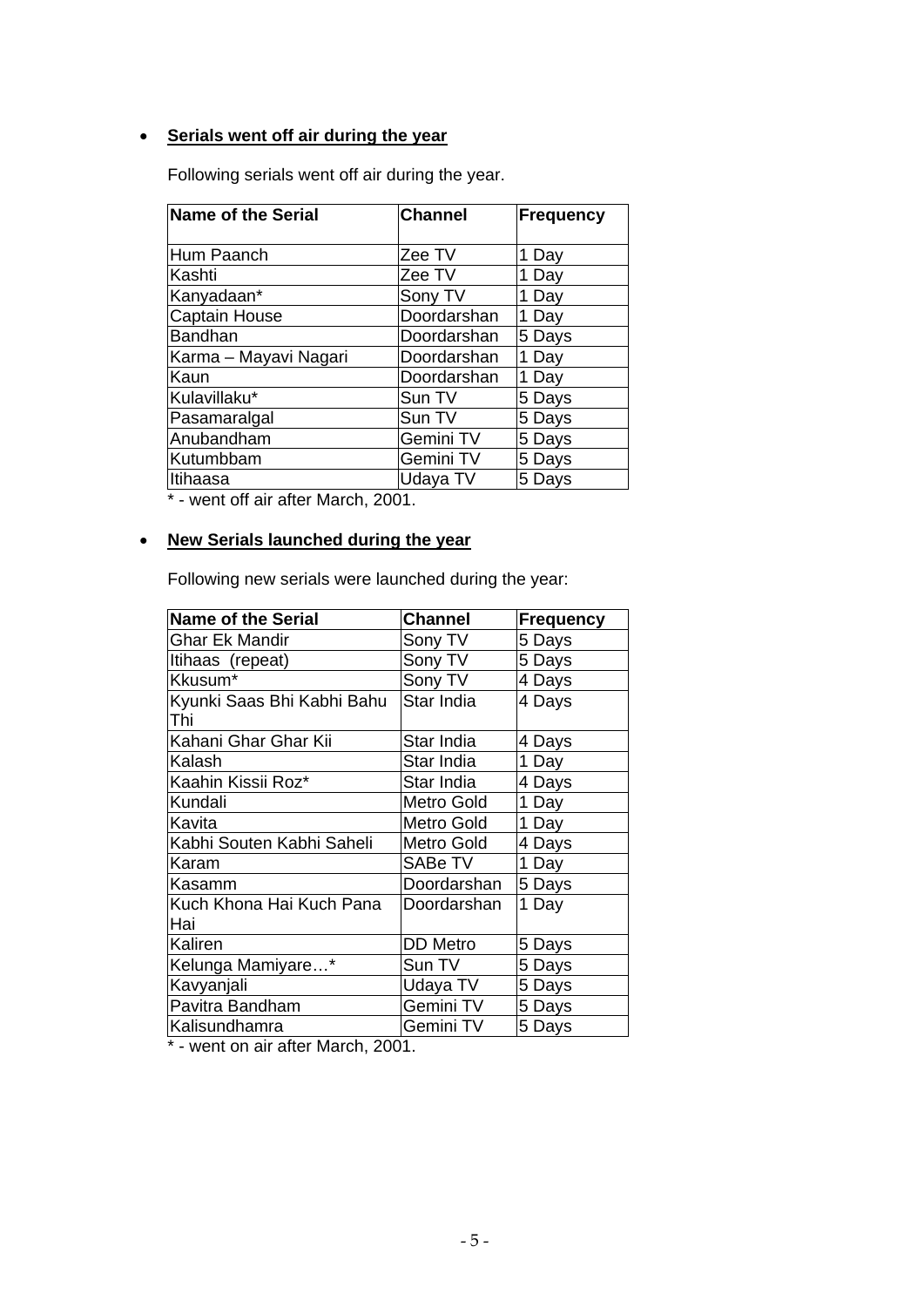### • **Serials likely to go off air in Q2 of 2002**

| Name of the Serial                       | <b>Channel</b>  | Frequency |
|------------------------------------------|-----------------|-----------|
| Ghar Ek Mandir                           | Sony TV         | 5 Days    |
| Kuch Khona Hai Kuch Pana Hai Doordarshan |                 | 1 Dav     |
| lKaliren.                                | <b>DD Metro</b> | 5 Days    |

Following serials are likely to go off air in Q2 of 2002:

### • **New Serials likely to go on air in Q2 of 2002**

Following serials are likely to go on air in Q2 of 2002:

| Name of the Serial | <b>Channel</b> | <b>Frequency</b> |
|--------------------|----------------|------------------|
| Kasauti Zindagi Ki | Star India     | 5 Days           |
| Kockh              | Zee TV         | 5 Days           |

#### • **Film Production**

The Company plans to make small budget commercial movies in future with the objective of making its presence on the week end slots of channels and getting into high value programming. The company is confident that its creative abilities could be utilized for making content-based entertainment movies, which has high potential on satellite channels. The budget of these movies would be ranging from 3 to 5 crores. The movies would be tied up before launching. The Company is working on the modalities and economic viabilities of these movies and will take up production only after careful study of economic and marketing viability. The Company does not intend to make high budget star studded movies keeping in mind its conservative approach in taking risks involved in them.

### • **Event Programming**

During the year under review, Balaji made foray into Event Programming by organising a star studded event called "Millennium Mast 2001" on December 15, 2000. The event was telecast on DD1 on New Year's eve and well received by the audience. The company has sold the satellite rights to Star India and plans to re-run the same on DD towards the end of Q2, or beginning of Q3, of 2002. The Company plans to do event programming only if there is a good opportunity in the market for such events.